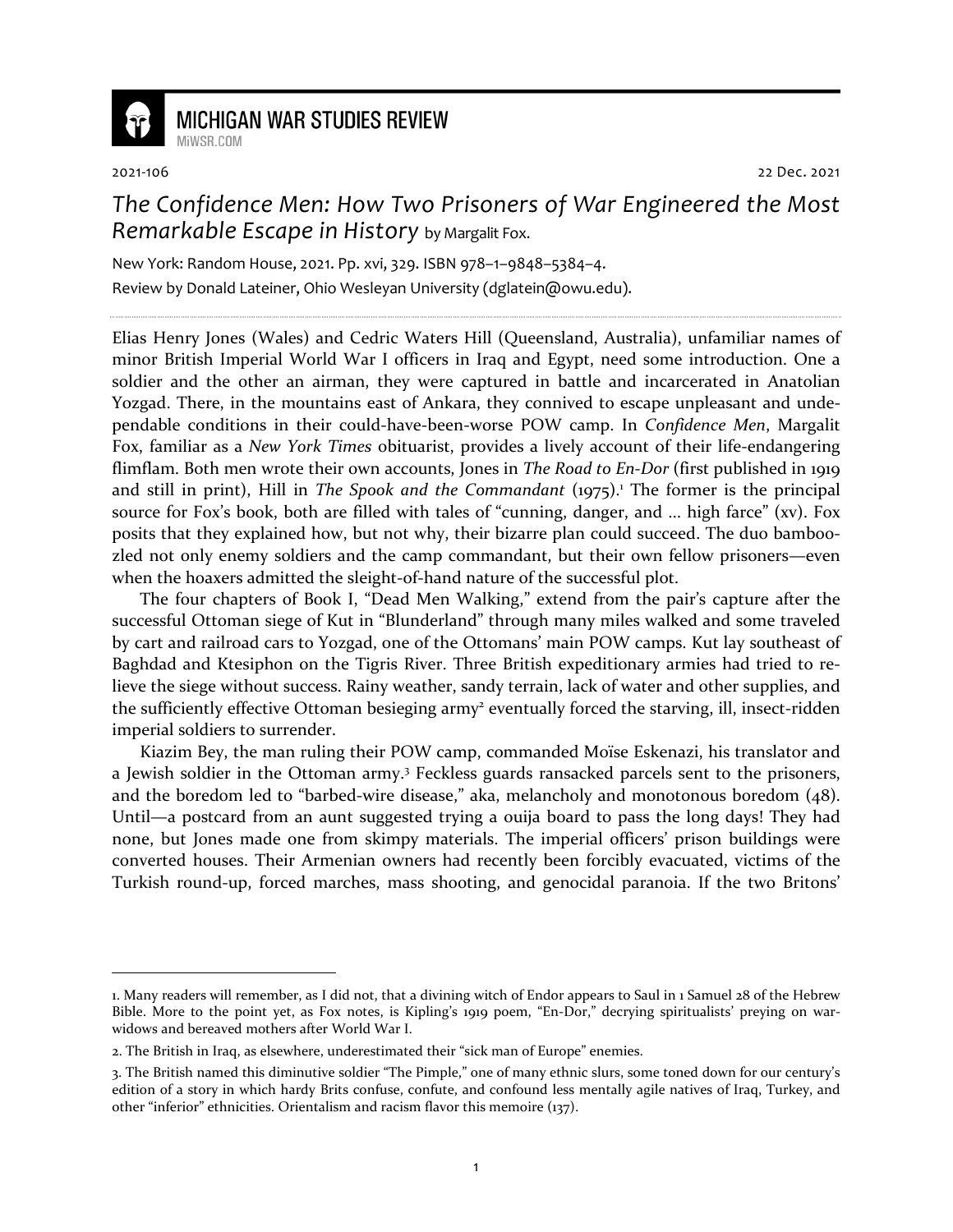crazy scheme had not succeeded with the connivance of their jailer, reprisal punishment of their fellow prisoners might have extended to "strafing," compensatory executions for escapists (9).<sup>4</sup>

Book II's title, "Ghosts," refers to the sham spiritualism by which imposters got out of jail employing a ouija board and improvised planchette. It begins with an excursus (53–56) on this once popular tool for summoning the spirits, etymology uncertain. Jones summoned the Spook with the aid of automatism (excursus 58–62) and experience at law "drawing a red herring across my questioners' train of thought" (62). Not only Mary Todd Lincoln but Europe and the Levant were drawn to the idea that modern communications had enabled conversations with the dead by séances (66). Aside from the debunkers of such delusions like Harry Houdini, hoodwinkers like Maggie Fox (no relationship claimed by author) exposed their paranormal techniques of telepathy. World War I and technological advances, paradoxically, reanimated cults and con games connecting to the world beyond.

Humbuggery that began as a diversion evolved into a plan for salvation. The two con men and others wrote in code to their families at home for essential supplies (including gold coins!) that often escaped the authorities' examination for contraband and their pilfering. The junior officers' elaborate plan was stymied by lack of an opportunity to meet the commandant after a year and a half of imprisonment (85). Eskenazi heard rumors of the Briton's skill in "spiritism" and came knocking. One of Jones' intuitive advantages was an inclination to undersell himself (and Hill's magic tricks), an inclination that led their victims to demand supernormal performances.

Burying gold Sovereigns inside and outside the fence (on permitted strolls) lured Moise the translator and Kiazim the commander into belief in the dependable nature of spookery—the (planted) treasure tests.<sup>5</sup> The Spook became angry, fell silent, or threatened death. The Spook commanded the commander. Moise had to apologize for his impatience. On 30 Jan. 1918, Jones approached Hill with a plan to photograph Kiazim in complicit digging for treasure that would secure their safety. The Spook in touch with Hill would provide necessary clues. A desperate Armenian allegedly buried the gold hoard before becoming one of the millions murdered in the Turkish genocide. Jones became a mind-reader, another mass entertainment of the waning nineteenth century (Mark Twain was an exponent, 109). The two men developed a code to dominate and bewitch their audiences. They practiced for three months (111) memorizing codes for nearly 500 objects, gainfully employing the time on their hands. The goal was to be sentenced to solitary confinement (not in camp with other Brits) for transmitting war news by telepathy  $(115)$ . The pseudo-psychic's masterstroke was the invention of OOO, the obstructive Armenian source for the Spook's information about treasure, a ruse that magicians call an "out" for situations where the plot has gotten sticky (129–31). The long-concocted goal was to walk three hundred miles under guard—south to the coast nearest British Cyprus and pirate a boat. They had the assistance of the "telechronistic ray" (chap. 11). But ... a misguided fellow POW, trying to protect them, thwarted that plot.

Book III's title, "Demons," refers to their second long con. They feigned madness, as Odysseus had done to escape Trojan War service. But their con lasted months and was so successful that Constantinopolitan psychiatrists, including the renowned Mashar Ozman Bey, signed papers for their lunatics' exchange with mad Turkish POWs. The vetting process was severe, but these two

<sup>4.</sup> Hill in a previous stage of confinement had to give his "parole" to his fellow prisoners, a promise in contemporary parlance (102) not to try to escape because that would endanger all British prisoners of the Ottomans.

<sup>5.</sup> Jones claimed he learned witchcraft among the "Head-Hunting Waas" of Burma (142). This charlatan recited ritual incantations—Welsh love-songs and pseudo-Choctaw. The duo would grunt and groan in chorus.